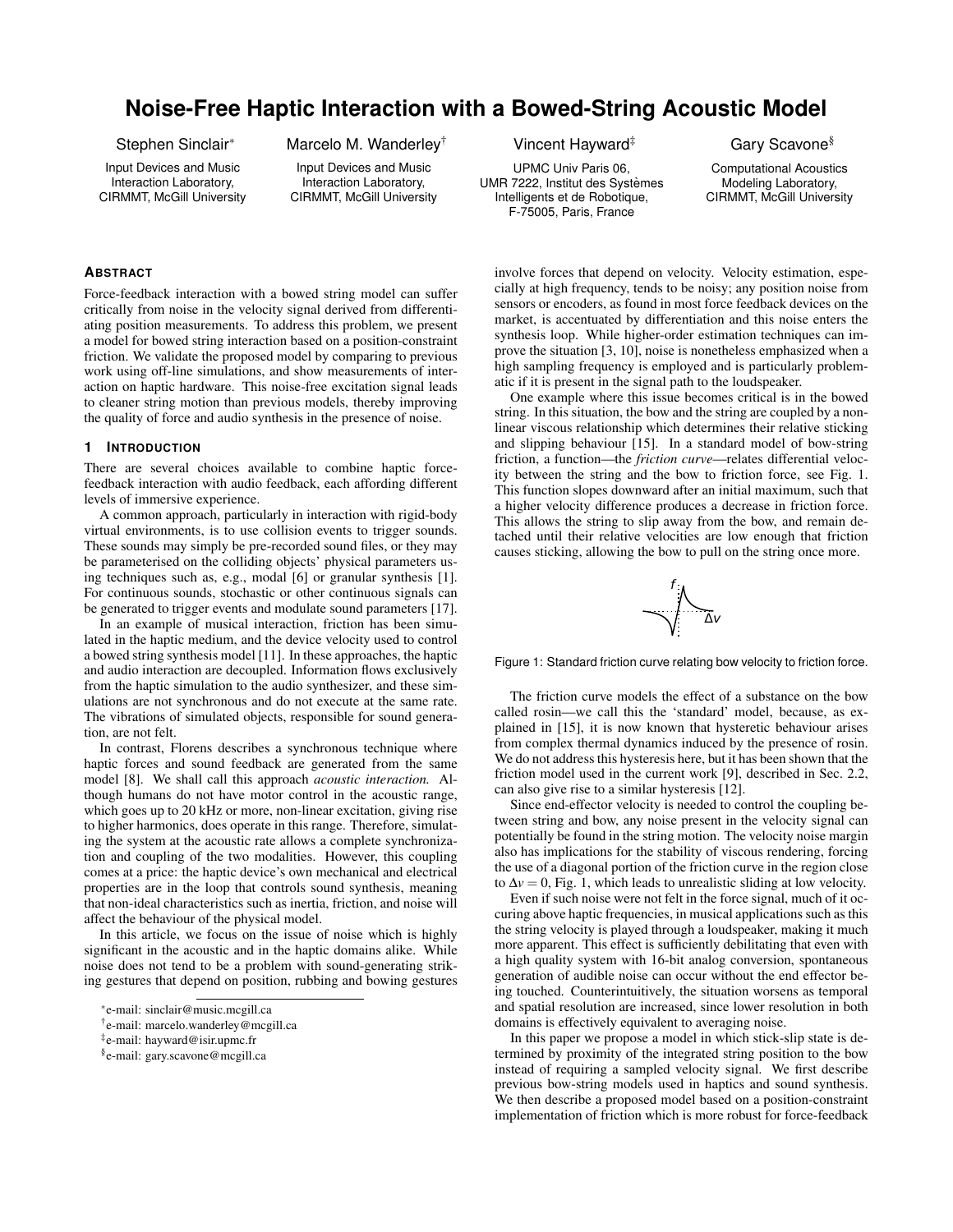interaction. Finally, we discuss offline simulations comparing the current model to previous work, and show an example of virtual, online bowing with a force-feedback device.

# **2 PREVIOUS WORK**

#### **2.1 String models**

To our knowledge, the first implementation of acoustic-haptic interaction with a simulated bowed string employed a force-driven modal mass-spring model [8]. The string is a set of tuned masses, which interact bidirectionally through a force-velocity function with a mass, which is in turn coupled viscoelastically to the haptic end effector position. Although this link filters much of the noise present in the velocity, this comes at the expense of bandwidth. When the link is stiffened, the velocity noise becomes evident.

In the sound synthesis literature, a common approach for realtime bowed string synthesis involves the use of digital waveguide (DWG) techniques [16]. In the DWG model, the string resonator is an efficient time-domain model (a delay line + filters to model loss) that propagates a bidirectional velocity wave. The differential velocity,  $\Delta v = v_b - v_s$ , where  $v_b$  is the bow velocity and  $v_s$  is the string velocity, is used to index the bow-string reflection coefficient  $\mu$ , usually called the "bow table", which determines velocity propagation at the bow-string scattering junction. The reflection coefficient  $\mu$  equals one for a region around  $\Delta v = 0$ , where the string and the bow are assumed to be stuck together. In this region, the string takes on the bow's velocity and internal energy in the string is reflected; outside this region,  $\mu$  drops exponentially toward zero so that energy can propagate through the junction.

In this paper, we refer to offline simulations on a DWG model based on an implementation available in the *Synthesis ToolKit* [4], and described in Fig. 2. This model can be connected to a haptic device, with incoming velocity calculated from force  $f_s$  on the string and the string's wave impedance [2], as shown in Fig. 3. However, this leaves noise removal up to the velocity estimator; velocity along with any residual noise is transmitted by a viscous link, and suffers from similar issues to [8] when the bandwidth is increased.



Figure 2: The digital waveguide implementation of a bowed string, from [16]. B is a filter modeling loss in the resonator at the bridge. Energy is perfectly reflected at the nut, indicated by a gain of -1.



Figure 3: Interfacing an instrument model to a haptic device, from [2].

Please note that comparisons in this paper, which focus on the DWG technique, do not include the Florens model [8] because it uses a different approach for both resonator and excitation. We prefer to keep the resonator consistent and thus compare only different excitation models. A qualitative comparison of the Florens model with the model described in Sec. 2.3 is available in [13].



Figure 4: Left: Object position *x* moving away from adhesion point *w* and towards the *z*max boundary. Right: *x* has reached the boundary, so *w* also moves with the same velocity, providing a sliding friction regime.

#### **2.2 Position-constraint friction**

In [9], a general friction model which we refer to as H-A friction was proposed that is robust to velocity noise, and therefore performs well for haptic rendering. It is based on an expression of Dahl friction in terms of displacement instead of a time derivative. Briefly, Dahl's model [5], expresses friction in terms of two points: *x*, the position of a moving object, and *w*, the point of adhesion to the surface. The difference between these points,  $z = x - w$ , represents strain or micro-movement that models pre-sliding during static friction. This small amount of energy is stored due to elastic properties of the materials. When *z* exceeds a threshold *z*max, excess energy is released as the contact point changes, representing a dynamic friction regime, see Fig. 4.

In [9] it is observed that in one version of Dahl's model, written,

$$
v_z = v_x(1 - \alpha \operatorname{sgn} v_x z) = v_x - v_w,
$$

the role of velocities  $v_x$ ,  $v_w$ , and  $v_z$  are only to express that during sliding, the *x* and *w* points move at the same rate, so  $v_z = 0$ . The same idea can be expressed in terms of position by stating that during sliding,  $x = w \pm z_{\text{max}}$  and  $|z| = z_{\text{max}}$ .

Thus, *w* is a point established on initial contact ( $w_0 = x_0$ ), and  $z = x - w$ . As *x* moves away from *w*, |*z*| approaches *z*<sub>max</sub>. When it crosses this boundary, *w* is adjusted to be on the border of  $x \pm z_{\text{max}}$ . Establishing a friction force  $f = -kz$  provides a smooth sensation of static and sliding friction. More generally,

$$
\Delta w = \alpha(z) z \Delta x,
$$

where  $\alpha$  is a function specifying friction charateristics. A sliding friction as described can be chosen by setting  $\alpha = 1/z_{\text{max}}$  when  $|z| > z_{\text{max}}$ , and zero otherwise.

One assumption in this friction model is that *w* is a point on a static surface. In this work, we effectively attach *w* to a dynamic model, a string, which causes modulation of model forces based on *z*. This energy is delayed and reflected, eventually affecting later motion of *w*, which results in periodic oscillation.

#### **2.3 Previous use of H-A friction for bow haptics**

In [14], an alternative excitation mechanism is proposed for the DWG model which inserts a virtual point  $x_w$ , similar to an H-A anchor point, between the end effector position  $x_b$  and the bow-string contact position. This model will be referred to as TWOPOINT.

Like in Sec. 2.2, the  $x_w$  point only moves when the distance  $x_b - x_w$  exceeds a small region  $z_{\text{max}}$  around the initial contact position. Additionally,  $x_w$  is further connected by an elastic link to a point whose movement is controlled by the reflection coefficient  $\mu$ , providing a grounded link during sticking and free movement during slip. This  $\mu$ -controlled point will not be further discussed here since it only affects force feedback, which is not considered in our use of this model for offline comparisons.

Since  $x_w$  does not move until  $x_b$  exceeds a certain proximity, taking the resonator input velocity as  $v_w$  instead of  $v_b$  allows it to be exactly zero when the end effector is not moving sufficiently, which alleviates the problem of spontaneous noise when the operator is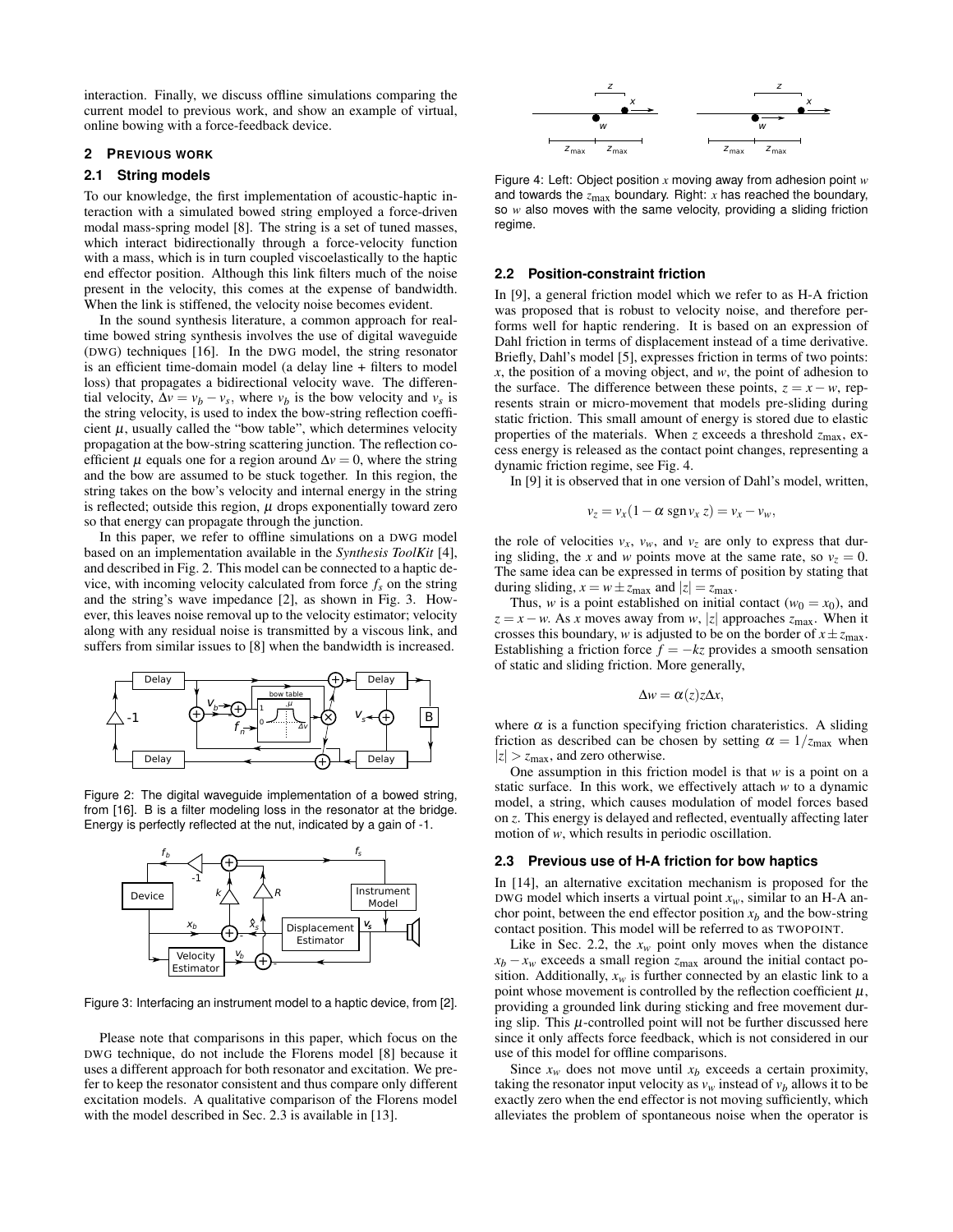not moving or touching the handle. However, during movement, the velocity of  $v_x$  is perfectly transmitted to  $v_w$ ; although it is somewhat masked by the sound of the string, noise is nonetheless still clearly audible (and felt!) when the velocity is non-zero, giving the sound and feel a dry, chalky quality.

## **3 DISTANCE-BASED BOW-STRING FRICTION**

In the current work, bow-string friction is again synthesized using an H-A friction model, however the anchor point is chosen to be related to the string position, tracked by a constrained integrator, and sliding is used to determine energy release into the string model. We refer to this model as DISTPLUCK, since the distinguising characteristic is the use of relative distance to trigger impulses.

We call the anchor point  $x_s$ , representing the string position constrained to bow movement. The end effector is considered as the bow position  $x<sub>b</sub>$ . Very small bow movements lead only to presliding, and do not allow the string to slip, but if the distance  $z = x_b - x_s$  exceeds a small region  $z_{\text{max}}$ , then the positions should be adjusted to ensure that  $|z| < z_{\text{max}}$ . This proximity constraint models the fact that the bow contact position changes during slip.

Either  $x_s$  or  $x_b$  could be displaced to constrain *z*; we choose to adjust  $x<sub>s</sub>$  since this can be used to simultaneously track bow slip and string motion, minimizing the number of state variables. When slip occurs, the bow experiences a sliding friction in opposite direction to bow movement. The sliding friction force is related to the normal force component by:

$$
f_b = -f_n z,
$$

where  $f_n$  is the normal force component. We obtain  $f_n$  by applying a virtual wall model  $f_n = kx_n$  when  $x_n < 0$ ,  $f_n = 0$  otherwise, on the vertical axis orthogonal to the bowing direction, such that the device displays the penalty force  $-f_n$  in the same axis.

Additionally, the string is affected by restoring force *fr*. Corresponding velocity  $v_r = (f_r/m)\Delta t$  is added to the string, where *m* is the linear mass of the string. This force has the same sign as bow friction, opposite to bow motion. When sliding occurs,  $v_r$  must describe the release velocity of the string, which, as will be shown, depends on its deflection ∆*L*.

Note that due to the constraint on  $x<sub>s</sub>$ , we are not tracking string position at the bowing point, but rather the constraint ensures that *z* is proportional to bow-string tension. Therefore the full deflection of the string is not known. However, release occurs at maximum tension, when  $|z| = z_{\text{max}}$ . We now assume that maximum tension corresponds to a maximum deflection of the string ∆*L*max which is proportional to  $z_{\text{max}}$ . We define a proportion  $\lambda$ , such that  $\Delta L_{\text{max}} = \lambda z_{\text{max}} f_n$ . The string's maximum deflection is related by  $\lambda$ to maximum tension and normal force. We can essentially choose  $\lambda$  such that it scales impulses of  $f_r$  as desired, since this is similar to choosing the friction coefficient of the bow-string contact.

Restoring force for small string deflections is the tension *T* times the curvature of the string  $sin(\theta) = \Delta L/L\beta$ , where  $\beta$  represents the position of the bow-string junction as a fractional of the string length. The total restoring force  $f_r$  is the sum of both sides,

$$
f_r = \frac{\Delta LT}{L\beta} + \frac{\Delta LT}{L(1-\beta)}
$$

Substituting the string tension  $T = mL(2F_0)^2$ , and  $\Delta L = \lambda z f_n$ ,

.

$$
f_r = \frac{m(2F_0)^2}{\beta - \beta^2},
$$
  

$$
v_r = -\lambda z \frac{(2F_0)^2 \Delta t}{\beta - \beta^2} f_n
$$
, when  $|z| \ge z_{\text{max}}$ .

The simulation parameters are  $F_0$ ,  $\Delta t$ ,  $\lambda$ , and  $\beta$ , which can be lumped together as  $\gamma = 4\lambda F_0^2/(\beta - \beta^2)$ , giving

$$
v_r = -\gamma z f_n, \text{when } |z| \ge z_{\text{max}}.
$$

This added velocity, whose amplitude during impulses will be effectively equal to  $\gamma$ , is propagated in the wave, and eventually pulls the  $x_s$  integrator in and out of the  $z_{\text{max}}$  region when it reflects, creating stick-slip motion. Fig. 5 shows the resonator input signal generated by friction force developing into a series of periodic plucks. The shape of impulses in  $v_r(t)$  are square; therefore, no sampling noise is transmitted to the resonator; only some aliasing noise may be present.



Figure 5: String velocity  $v_s$  (top), resonator input signal  $v_r$  (bottom).

As with H-A friction, the  $|z| \ge z_{\text{max}}$  condition can be more elegantly taken into account using  $\alpha$ . A difference from H-A friction is that after integrating string motion, |*z*| can temporarily end up some variable distance beyond  $z_{\text{max}}$ . Therefore instead of integrating  $v_x$ as in the H-A model, it is necessary to adjust  $x_s$  by  $z - z_{\text{max}}$ sgn*z* whenever  $|z| \ge z_{\text{max}}$ . This implies the following update to  $x_s$ :

$$
\Delta x_s = \alpha(z) z_{\text{max}} (z - z_{\text{max}} \text{sgn} z) + v_s \Delta t.
$$

That is,  $x_s$  is moved closer to  $x_b \pm z_{\text{max}}$  by a proportion determined by  $\alpha$ , plus the string's change in position.

Finally,  $v_r$  is also scaled by  $\alpha(z)z_{\text{max}}$  to indicate that the string responded to a ratio of the full restoring force, making the  $|z| \ge z_{\text{max}}$ condition implicit:

$$
v_r(t) = \alpha(z) z_{\text{max}} \gamma z f_n.
$$

Note that since  $v_r(t)$  does not include a term to subtract propagated velocity between the two parts of the waveguide, string energy is always transmitted. Therefore DISTPLUCK does not model reflection during the sticking state as in DWG. A block diagram of the described algorithm can be found in Fig. 6.



Figure 6: The DISTPLUCK model with digital waveguide resonator. The formulas for ∆*x<sup>s</sup>* , *v<sup>r</sup>* and *f<sup>b</sup>* are shown as unexpanded functions here, and are defined in Sec. 3. The *d* block prior to *x<sup>s</sup>* is a unit delay. The device provides position  $x_b$  and normal force  $f_n$ ; the latter is determined by a simple virtual wall model in the vertical axis, not shown here.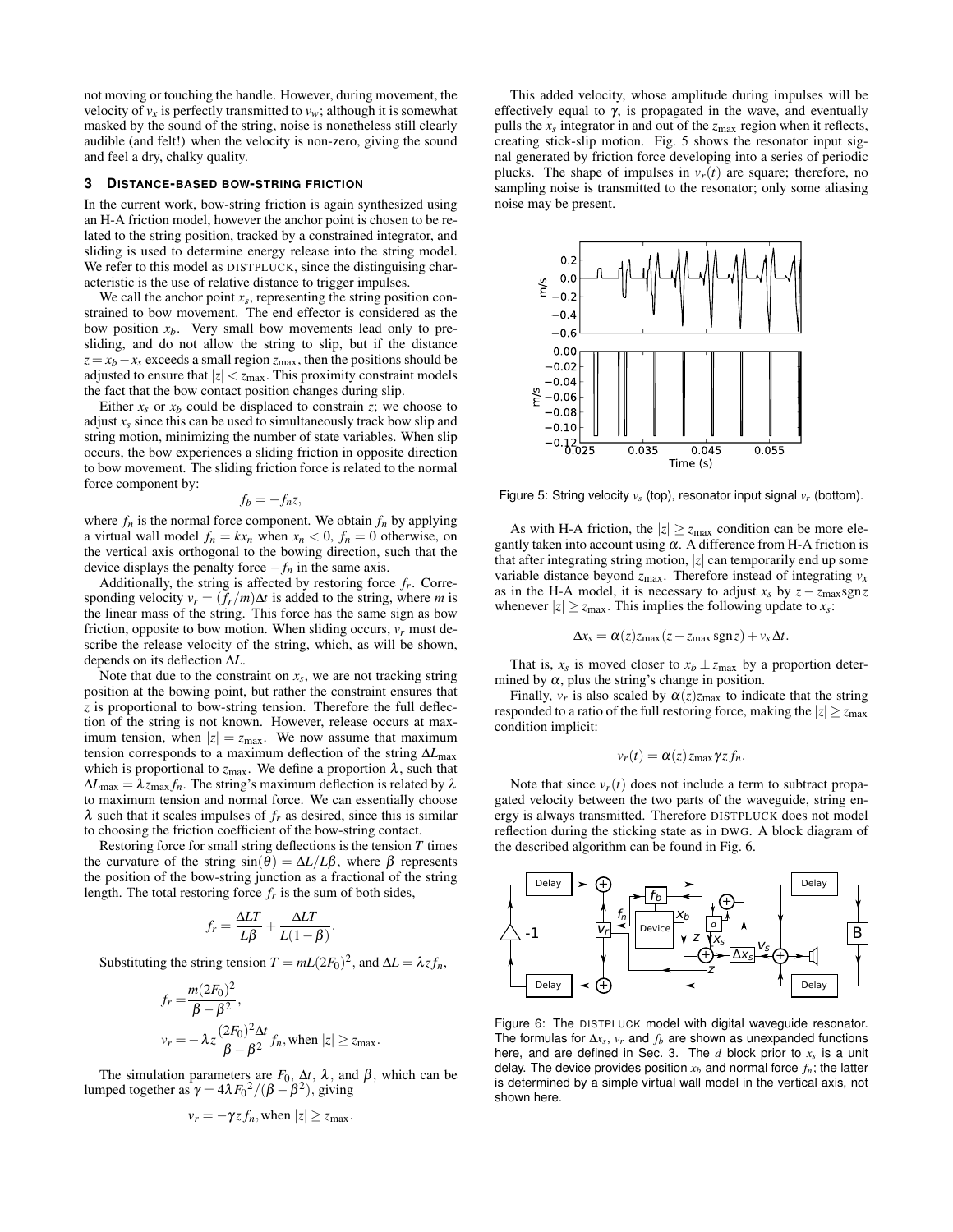

Figure 8: Spectra for steady state signals using the TWOPOINT model and two configurations of the DISTPLUCK model,  $F_0$ =220 Hz, simulated in clean conditions. It can be seen that the rounded  $\alpha$  for DISTPLUCK provides an anti-aliasing effect.



Figure 7: Curves denoted by different versions of  $\alpha(z)$ .

## **3.1 Partial slip provides anti-aliasing**

Describing dynamic behaviour in terms of proportions based on  $\alpha(z)$  allows consideration of other choices for friction, enabling modeling of partial slip.

For instance, [9] considers a *stick-creep-slip-slide* configuration, where  $\alpha(z)$  slowly approaches  $1/z_{\text{max}}$  instead of being discontinuous:

$$
\alpha(z) = \frac{1}{z_{\text{max}}} \frac{z^8}{z_{\text{stick}}^8 + z^8},
$$

where  $z_{\text{stick}}$  is a region just inside  $z_{\text{max}}$  defining the boundary between stick and slip. Here, we are not considering the contact presliding stick-slip motion considered in [9], since net displacement is, in the case of bow-string contact, dominated by the string behaviour. However, the *creep* region represents a valuable physical effect because it establishes a dissipative regime where the bow and string may be partially slipping, comparable to the slope on the sides of the DWG reflection coefficient.

For the present purpose of simulating rosin-like friction the slope is not sufficient, creating a small velocity bias that fails to create a stick-slip behavior. The function can be generalized to tighten the slope, dropping  $z_{\text{stick}}$ :

$$
\alpha(z) = \frac{1}{z_{\text{max}}} \frac{z^n}{z_{\text{max}}^n + z^n},
$$

taking *n* to high values such as 40 or more, see Fig. 7. This function more closely approaches a discontinuous  $\alpha$ , but gives an initial velocity bias that builds up to a series of impulses more gradually, increasing the attack time. The pulses themselves are more rounded, providing significantly more roll-off towards the Nyquist frequency which helps avoid spectral fold-over, see Fig. 8. To allow for highrate real-time execution, a piece-wise linear approximation of the rounded  $\alpha$  is used in both the offline and online simulations, with the curved regions within positive and negative  $z_{\text{max}} \pm 0.01$  mm composed of 100 linear segments, and the rest set to 0 and  $1/z_{\text{max}}$ respectively.



Figure 9: String velocity,  $v_s$ , in noisy condition for models (a) BOWED, (b) TWOPOINT, (c) DISTPLUCK. (d) Simulation of bow velocity, *v<sup>s</sup>* , from backward difference, noisy condition above, no noise below.

## **4 OFFLINE SIMULATIONS**

The *Synthesis ToolKit*'s BOWED class, which is a straight-forward implementation of a DWG model, was compared to TWOPOINT, and DISTPLUCK models using offline simulations at 40 kHz under noise-free and noisy conditions. The input position signal is intended to mimic a bow stroke starting at zero and reaching a constant velocity of 0.02 m/s (Fig. 9d). In the noisy condition, sim-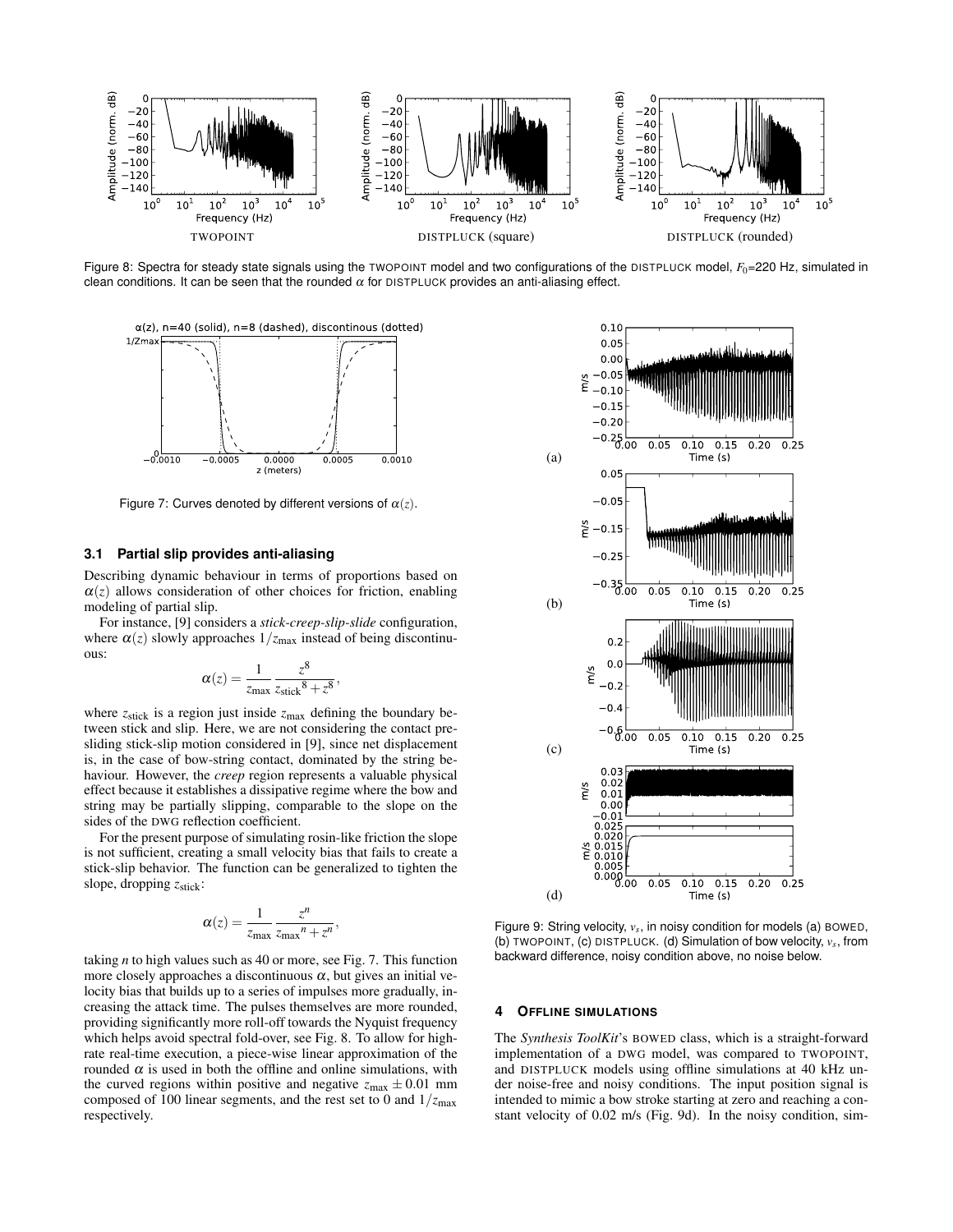

Figure 10: String velocity  $v_s$  during the steady-state of each model for clean and noise conditions. The input velocity is the same as that given in Fig. 9d.

ulated noise is added to the position signal with an amplitude of  $0.6 \mu m$ . Velocity is derived by backward difference, leading to a velocity noise amplitude of 0.024 m/s.

Using a real haptic device, of course, the input would be affected by the displayed bow friction force. We have opted to simulate in open loop since this work is primarily affected by input signal quality: since the control signal is slow-moving, inserting a secondorder device model would only low-pass filter the noise.

Normal force was held constant at 1.0 N, the fundamental frequency  $F_0$  set to 220 Hz (open A3 cello string), and the value of *z*max was 0.5 mm for all cases. The DISTPLUCK simulations used a smooth  $\alpha$  with  $n = 40$ . For parameters affecting tension restoring force,  $\beta = 0.87$ , and  $\lambda = 6 \times 10^{-8}$ , giving  $\gamma = 0.1$ . Good results were achieved with  $\gamma \approx 0.07$  to 1.0 or so—the exact value does not seem to be critical, though small values produce sliding friction instead of oscillation, and high values cause the simulation to diverge.

Figure 9 shows that the presence of the H-A model in both the TWOPOINT and DISTPLUCK cases has the effect of delaying the attack onset. This is because with an initial  $x_s = x_b = 0$ , then  $x_b$  must reach  $z_{\text{max}}$  before anything significant happens. As mentioned, this helps avoid spontaneous noise due to small changes in the end effector position signal when the handle is not visibly moving. Therefore DISTPLUCK shares this desired characteristic with the previous TWOPOINT model. The *z*max region is kept small so that the user has the impression that it responds quickly to direction reversal.

Another property is that the DISTPLUCK model does not exhibit the same degree of DC bias. This is due to the fact that the string position is constrained to the bow position, and the harder the constraint, the less offset is imposed—the discontinuous choice for  $\alpha$ creates zero bias. For smooth  $\alpha$ , the bias disappears after the attack reaches steady state: the resonator input between plucks is zero, whereas the other algorithms center the oscillation around  $v<sub>b</sub>$ . In general, DC-bias is not considered to be a problem because it would be filtered out by the instrument body, which is not modeled here.

In Fig. 10, notice the presence of noise in the steady state of BOWED and TWOPOINT as evidenced by the clear differences between clean and noisy conditions. In comparison, the string velocity for DISTPLUCK is almost identical in both conditions. In BOWED and TWOPOINT there is also some amount of highfrequency vibration between impulses even in the clean condition that is not present in DISTPLUCK. This is circulation in the shorter of the two delay line portions due to reflection at the bow-string junction during stick, which is not modeled in DISTPLUCK.

#### **5 ONLINE SIMULATIONS**

Fig. 11 shows a recording of a bow stroke using DISTPLUCK on a haptic device. The device used was the ERGOS hardware developed at ACROE [7], controlled by a Toro-16 board (Innovating Integration) which features a TI 320C6711 floating point DSP with 16-bit ADC/DAC converters triggered by a variable-rate internal interrupt clock. The device has linear actuators coupled by a parallel mechanism and position is sensed by linear variable differential transformers (LVDT). The algorithm was executed at 30 kHz, and all parameters were the same as described in Sec. 4. The fourth and fifth rows of Fig. 11 show the substantial difference in signal-tonoise ratio between the detected position and a backward-difference velocity estimate.

We can see that the commanded friction force oscillates at similar frequencies to the string. The haptic device's inertia inevitably filters much of this; we are simulating acoustic vibration at 30 kHz, but the device's frequency response is linear to no more than 350 Hz [13]. Therefore we could safely sample the device less frequently than the audio computations without going below the device's maximum responsiveness, limited mostly by stability concerns. This would allow to widen the velocity estimator's window to decrease noise. However, some noise would still be present, which would be heard and felt in the BOWED and TWOPOINT models, and this would vary between different devices that feature more or less inertia and force capabilities. Fig. 11 demonstrates that the string velocity in DISTPLUCK is clean in these worst-case conditions where velocity information is essentially absent.

A phenomenon that became evident in online simulations which cannot be easily seen graphically is that there is a slight increase in pitch when the bow is lifted and the string resonates on its own. This is caused by discretization error: impulses occur after an exceeded distance, and therefore they are always determined late by one time step, causing the period to increase slightly as the bow is lifted from the string and the resonator is no longer driven. The change is approximately 0.5 to 1.5 Hz. Correcting for this is a topic still under investigation.

# **6 CONCLUSION**

A model for haptic interaction with a bowed string was described that makes uses of forces derived from a position-constraint friction algorithm. This avoids the necessity of deriving a velocity signal from measured position. Clean impulses are generated based on relative displacement, leading to stick-slip behaviour. Off-line simulations and measured results confirm that the model exhibits the desired properties.